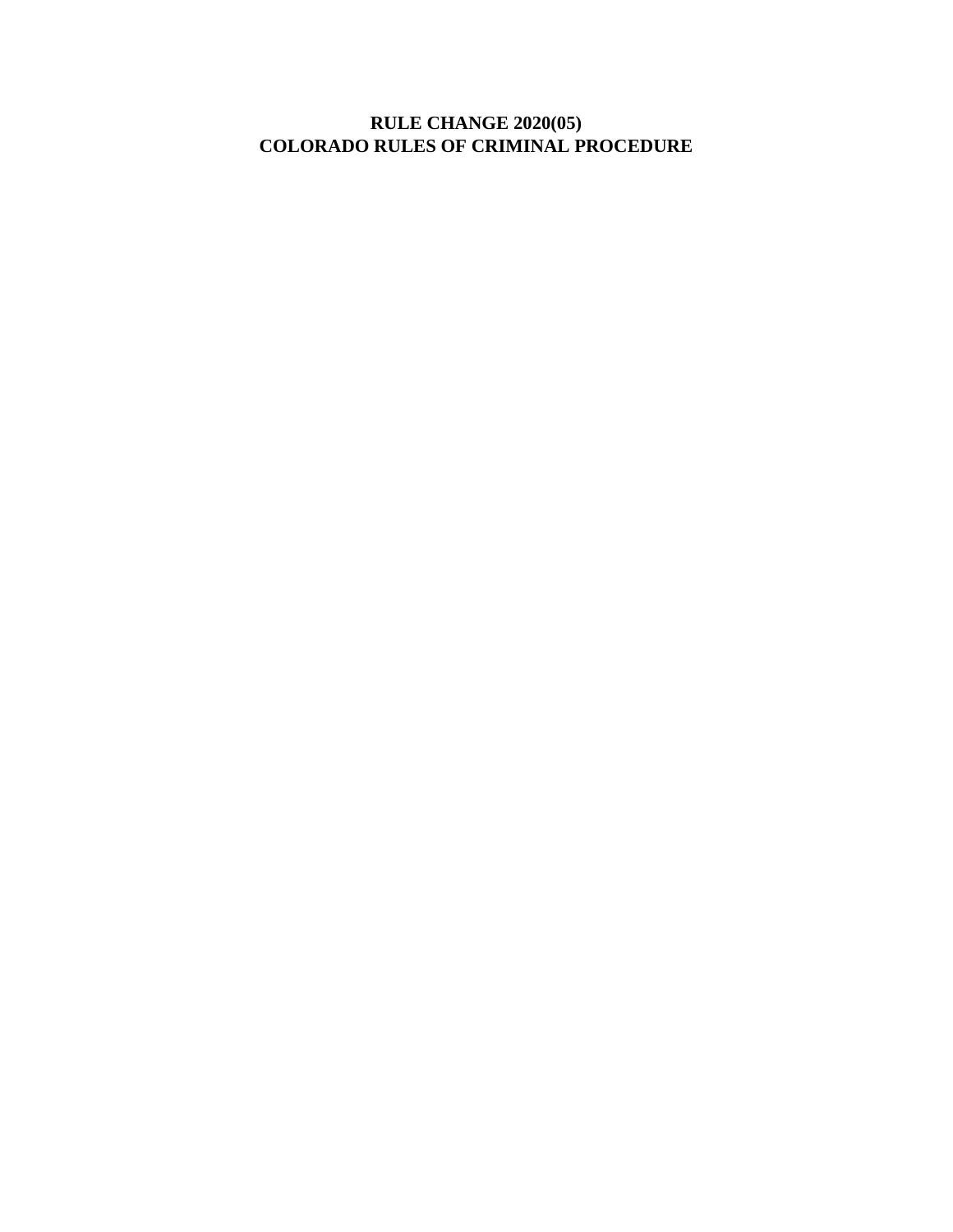#### **Rule 43. Presence of the Defendant**

## **(a) – (e) [NO CHANGE]**

### **(f) Public Health Crisis Exception**

(1) If the court finds that a public health crisis exists, it may require the defendant and counsel to appear by contemporaneous audio communication (such as by phone) at arraignment and any proceeding listed in subsections (e)(2)(I), (II), (III), (V), (VI), (VII), and (VIII) of this rule. During any contemporaneous audio communication proceeding under this subsection  $(f)(1)$ , the court must allow counsel the opportunity to confer with the defendant confidentially when necessarydefense counsel must be in the physical presence of the defendant unless the court permits defense counsel's participation from a different location, in which case a separate, confidential communication line (such as a phone line) must be available to allow counsel to confer with the defendant. A contemporaneous audio communication proceeding under this subsection  $(f)(1)$  shall be conducted in a courtroom open to the public and or in a manner that allows members of the public to hear, and, where appropriate, participate in the proceeding.

(2) If the court finds that a public health crisis exists, it may, in its discretion and with the defendant's oral or written consent, allow the defendant and counsel to appear by an interactive audiovisual device for a preliminary hearing, entry of a plea, sentencing associated with that plea, a deferred judgment violation hearing, a probation violation hearing, sentencing following the revocation of a deferred judgment or probation, or a transfer hearing following termination of placement in community corrections. This subsection (f)(2) shall only apply in cases where none of the offenses charged is included within those offenses enumerated in C.R.S. 24-4.1-302(1). During any interactive audiovisual proceeding under this subsection  $(f)(2)$ , the court must allow counsel the opportunity to confer with the defendant confidentially when necessary. An interactive audiovisual proceeding under this subsection (f)(2) shall be conducted in a courtroom open to the public or in a manner that allows members of the public to hear or watch and, where appropriate, participate in the proceeding. Use of an interactive audiovisual device under this subsection  $(f)(2)$ must comply with subsections (e)(1) and  $(e)(3)(I)$  and  $(HI)$  of this rule.

**Comment [NO CHANGE]**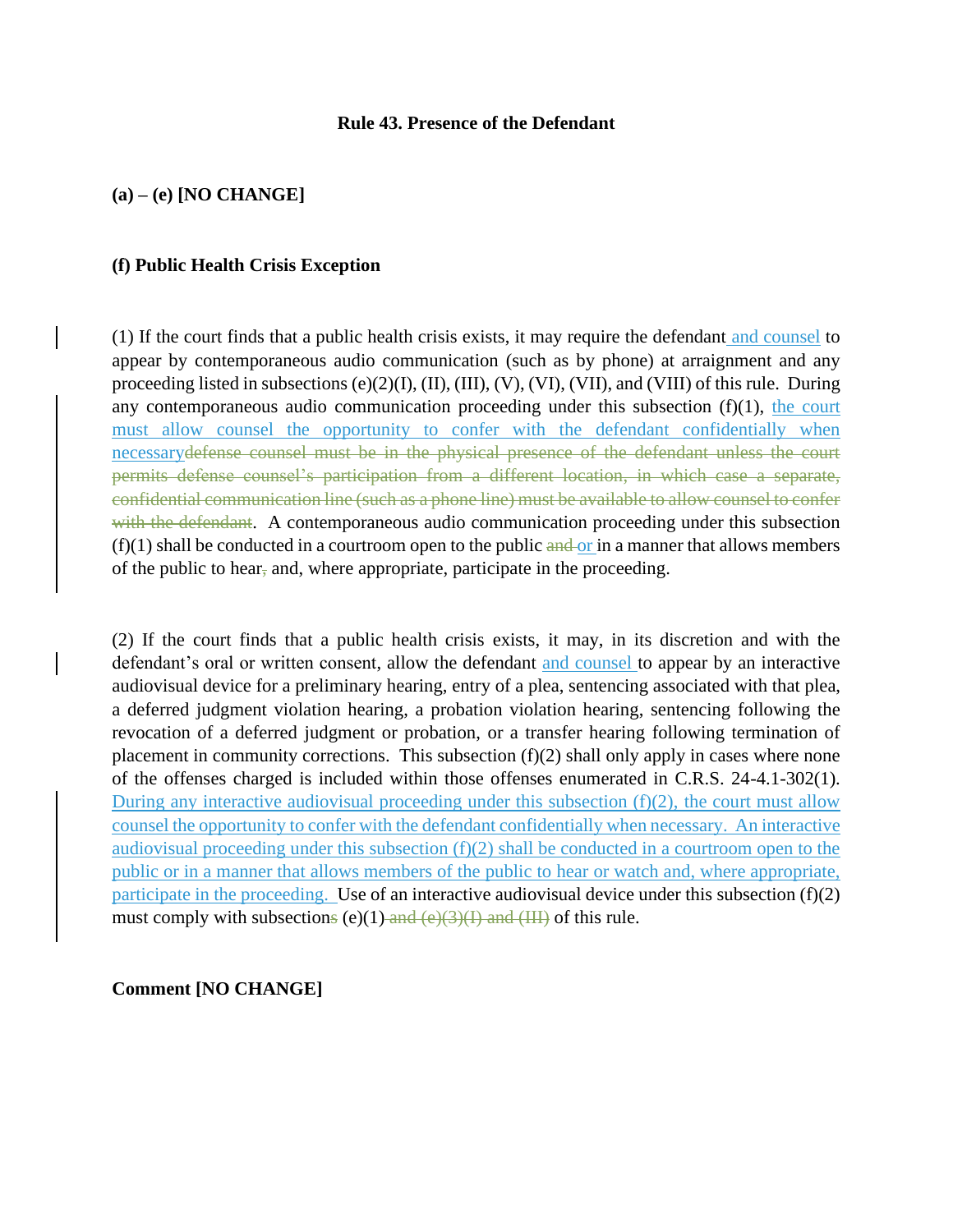### **Rule 43. Presence of the Defendant**

# **(a) – (e) [NO CHANGE]**

#### **(f) Public Health Crisis Exception**

(1) If the court finds that a public health crisis exists, it may require the defendant and counsel to appear by contemporaneous audio communication (such as by phone) at arraignment and any proceeding listed in subsections (e)(2)(I), (II), (III), (V), (VI), (VII), and (VIII) of this rule. During any contemporaneous audio communication proceeding under this subsection  $(f)(1)$ , the court must allow counsel the opportunity to confer with the defendant confidentially when necessary. A contemporaneous audio communication proceeding under this subsection (f)(1) shall be conducted in a courtroom open to the public or in a manner that allows members of the public to hear and, where appropriate, participate in the proceeding.

(2) If the court finds that a public health crisis exists, it may, in its discretion and with the defendant's oral or written consent, allow the defendant and counsel to appear by an interactive audiovisual device for a preliminary hearing, entry of a plea, sentencing associated with that plea, a deferred judgment violation hearing, a probation violation hearing, sentencing following the revocation of a deferred judgment or probation, or a transfer hearing following termination of placement in community corrections. This subsection (f)(2) shall only apply in cases where none of the offenses charged is included within those offenses enumerated in C.R.S. 24-4.1-302(1). During any interactive audiovisual proceeding under this subsection  $(f)(2)$ , the court must allow counsel the opportunity to confer with the defendant confidentially when necessary. An interactive audiovisual proceeding under this subsection (f)(2) shall be conducted in a courtroom open to the public or in a manner that allows members of the public to hear or watch and, where appropriate, participate in the proceeding. Use of an interactive audiovisual device under this subsection  $(f)(2)$ must comply with subsection (e)(1) of this rule.

**Comment [NO CHANGE]**